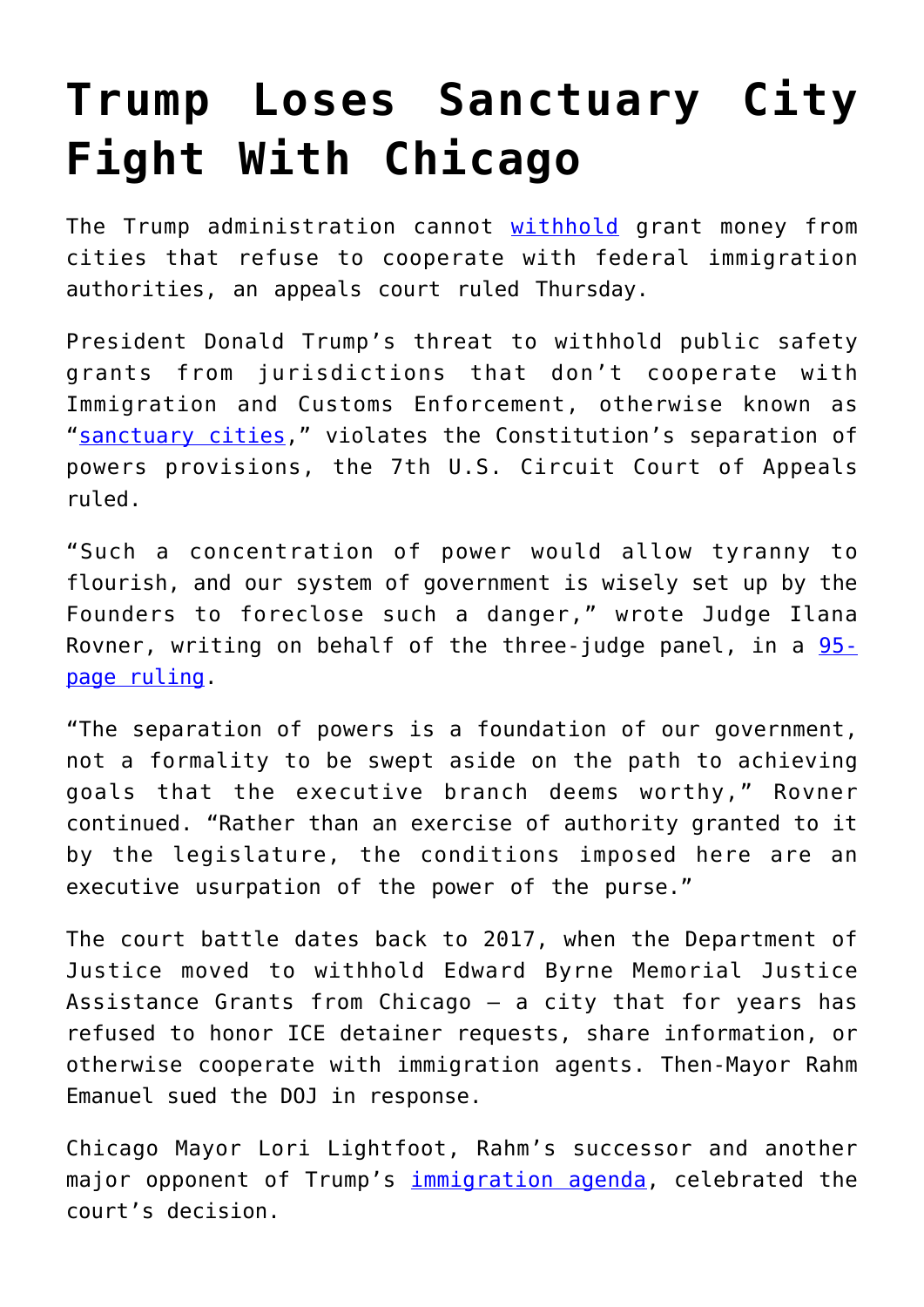"When I got the news from our corporation counsel earlier this morning, I let out a cheer," Lightfoot said, [according to](https://chicago.cbslocal.com/2020/05/01/federal-appeals-court-nixes-trump-policy-denying-grant-money-to-sanctuary-cities/) CBS Chicago. "This is a great victory, not only for Chicago, but for our immigrant and refugee communities everywhere in the country."

The grant money at stake was a mere fraction of one percent of Chicago's budget, but the drawn-out court fight indicated that the lawsuit was much more for Chicago leaders than receiving federal funds.

The Justice Department has the option of appealing the decision to the Supreme Court, where the administration has enjoyed more success with challenges to its immigration agenda, but it's not clear yet how the DOJ will proceed.

Lightfoot is proud of Chicago's status as a sanctuary city, and her administration has [specifically instructed](https://dailycaller.com/2019/10/01/chicago-memo-police-dhs-immigration-arrests/) local law enforcement not to work with ICE agents in many circumstances.

The city does not honor ICE detainer requests, and has even allowed [illegal aliens](https://www.dailysignal.com/2020/04/08/chicago-mayor-signs-executive-order-giving-coronavirus-benefits-to-illegal-aliens/) charged of heinous crimes to walk free without notifying the agency  $-$  which has led to some [gruesome](https://www.dailysignal.com/2020/03/02/illegal-alien-released-in-chicago-charged-with-sexually-abusing-3-year-old/) [consequences](https://www.dailysignal.com/2020/03/02/illegal-alien-released-in-chicago-charged-with-sexually-abusing-3-year-old/).

Chicago authorities, for example, refused to honor an ICE detainer request on an illegal alien in June 2019, and instead released him back into the public. That individual went on to allegedly sexually assault a toddler in a public bathroom.

In response to [public backlash](https://dailycaller.com/2020/03/13/ice-chief-chicago-mayor-sanctuary-city-sexual-assault-minor/) over the alleged assault, Lightfoot put blame back on ICE.

"They're critical because we have said very clearly we are a welcoming city, a sanctuary city," she said in February in response to accusations that her government could've prevented the crime. "Chicago Police Department will not cooperate with ICE on any immigration-related business."